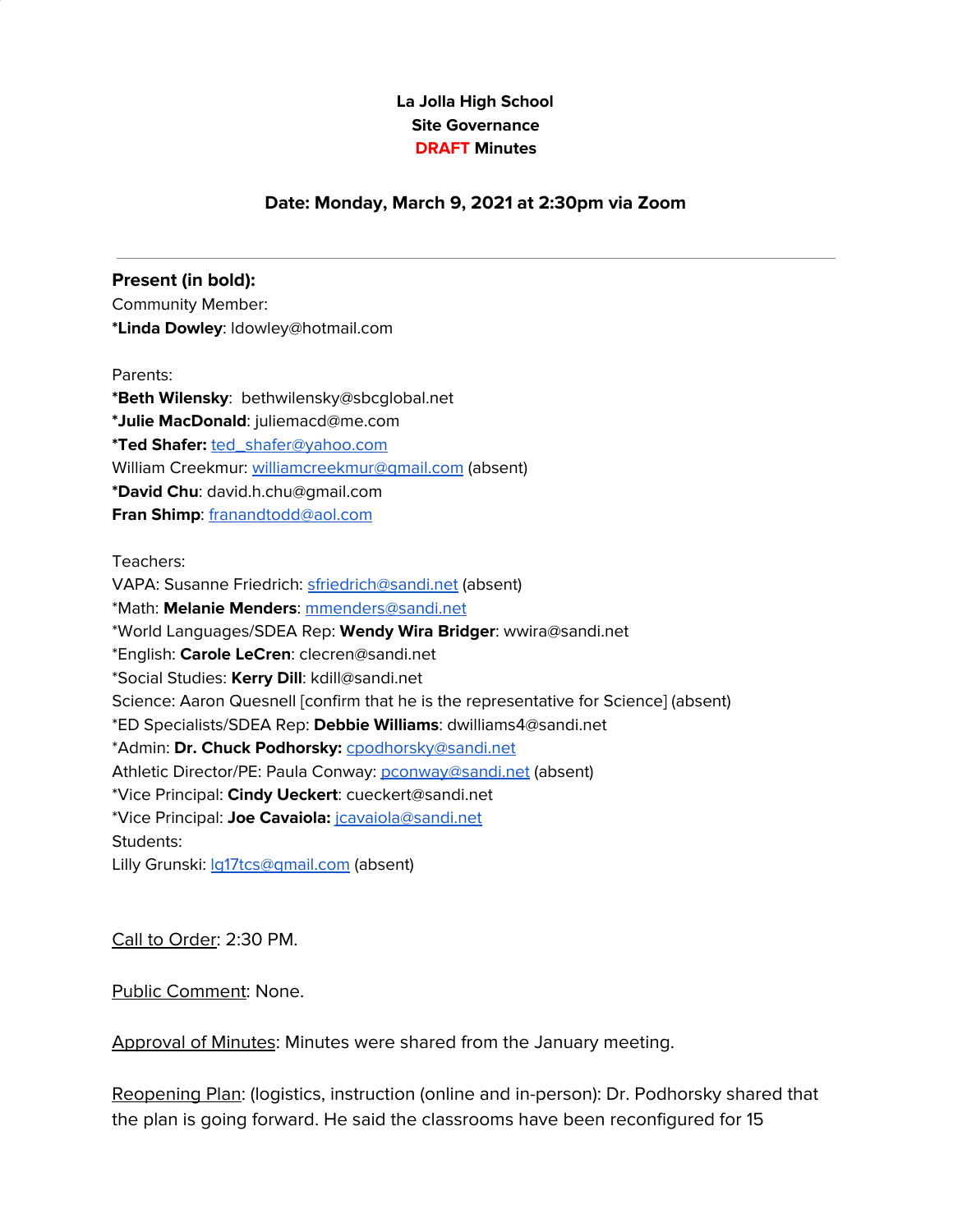students. The lockers have been emptied and will be locked (Fran Shimp suggested putting the locks back on) to prevent student congregation. He talked about setting a welcoming tone. Constraints to the plan/return depend on final negotiations with the union. Questions from parents included:

Question: Do teachers have to return?

Answer: There is a process for teachers to go through to allow them to continue to teach from home.

Question: Will the school be able to accommodate all the students who want to return? Answer: The courses have, roughly 30 students, so with an A/B pattern, only 15 people will be at a time.

Question: What about the ventilation system?

Answer: Several details were shared (exchanges, filters, getting outside air exchanges). Question: What about testing, contact tracing, mandatory vaccines?

Answer: We have weekly testing on campus now, especially for athletes. We've always had contact tracing. Vaccines cannot be made mandatory.

Question: Will P.E. meet/suit up?

Answer: At this time, no.

# Enrollment Numbers and Allocations for 2021/2022:

We lost 2.6 FTEs because of slightly lower projected enrollment. We've had fewer than 15 principal-request transfers to private school for next year. Dr. Podhorsky is more worried about middle school articulation. He complimented Fran Shimp for, over the years, getting the pulse of who/why people move to other schools. Fran asked if he wants that survey out now for this year with an "I don't know yet" option. She also shared that La Jolla Elementary is losing 6 teachers, so down the line that will affect our enrollment. Cindy Ueckert shared that articulation for this next school year is almost completed, so then we will have a better idea of enrollment.

# Forward Look to Centennial of LJHS:

Susanne Friedrich asked about sprucing up the classes that weren't renovated for the 100th anniversary of the school. Dr. Podhorsky offered to do a walkabout with the Foundation to look for potential areas to spruce up. He thinks most of the campus is looking pretty good. Melanie Menders asked about landscaping. Carole LeCren asked for verification about which upcoming year is the actual 100th anniversary--since that directly affects the yearbook.

# AP Administration:

Joe Cavaiola shared that the College Board is (after waiting) doing two versions: one is similar to the paper/multiple sites on campus type. These will be full length multiple choice and written responses, with a booklet that they can write in. May 3-17 is the testing window for that. Because College Board knows that some schools were doing quarters,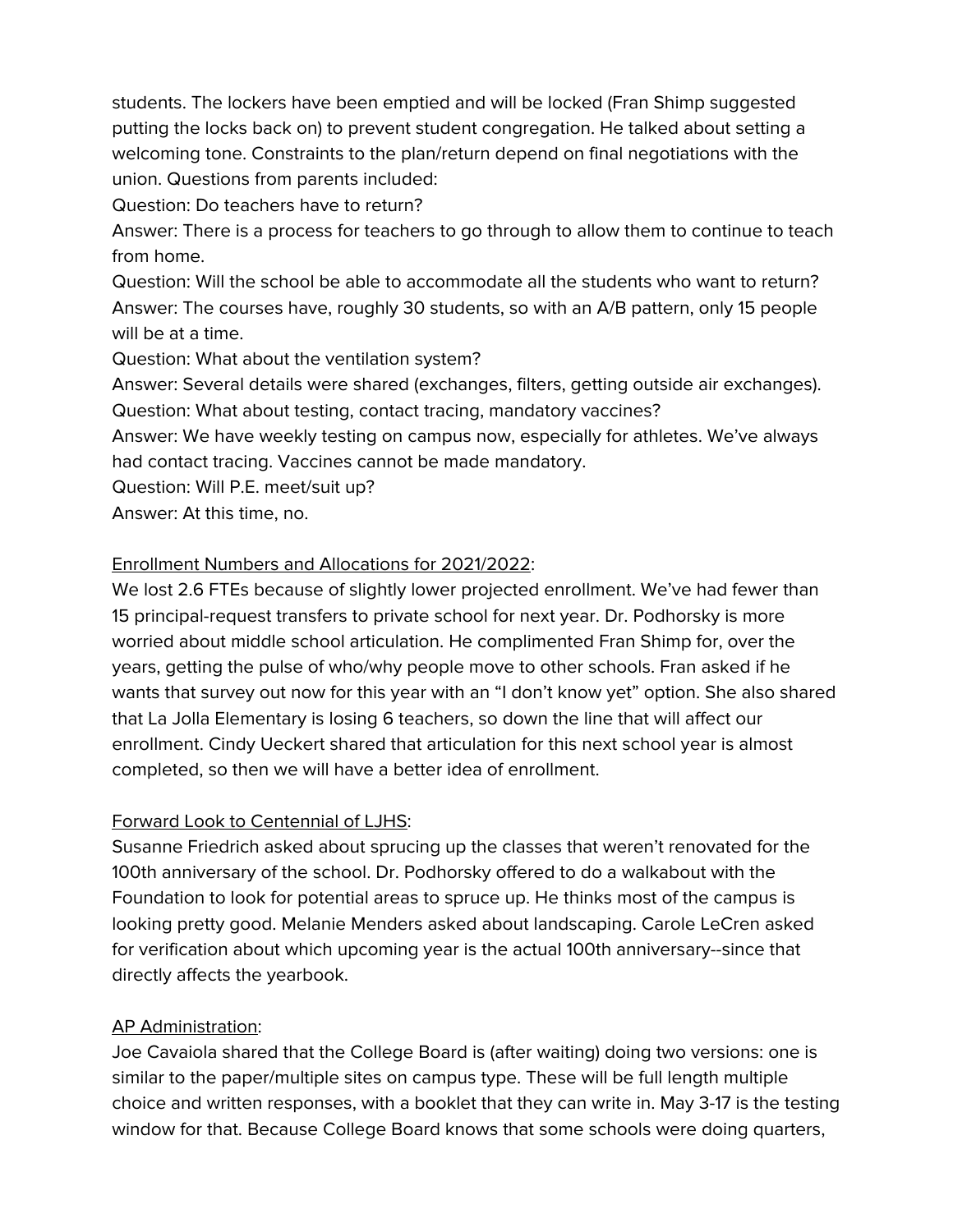and realized that students taking courses in the spring would be at a disadvantage because they would have fewer instruction days, they developed online versions of full length exam remotely. Two digital versions windows: May 18-28, May 31-June 11. The digital session would be at home, but the school would also offer a place on campus for students to take the digital version in a quieter place with stronger bandwidth. The digital version does not allow students to go back to earlier questions; whereas the paper version has some of that flexibility. The tests are not significantly different; the difference is the environment/situation of the exam. Joe also shared that while these multiple windows of Advanced Placement testing are taking place, currently the state CAASSP/SBAC testing will take place at the same time.

Kerry shared a link: [https://apcentral.collegeboard.org/pdf/ap-2021-exam-formats.pdf.](https://apcentral.collegeboard.org/pdf/ap-2021-exam-formats.pdf) She shared that most of her AP students want to take it from home. She also asked if students could mix their settings, example, take AP Art History digitally and AP Psychology on campus. Joe answered that yes, and he also suggested students should choose the second digital window and avoid the third digital window, since it is so close to the end of school. There are a lot of what-if scenarios.

We are still offering the SAT on March 24.

# Department Updates:

Athletics: Joe shared that CIF meets weekly on Tuesdays, and the parameters/rules seem to change. Currently, many athletes are required to do weekly testing. Tomorrow, indoor volleyball, the first indoor sport, will start tryouts. Currently, all teams must stay in San Diego County, and no fans are allowed. Field space and gym time are super tight. An opportunity to play/participate in some way is the goal. First scrimmage in football against Oceanside is this Friday. Some kind of videocasting will be attempted for the football field and the gym, but not for the tennis and baseball/softball facilities.

Counseling: Kerry shared the Virtual Calming Room.

English: Carole shared the the PLCs are meeting to share online curriculum, and looking into various materials.

Yearbook: Carole encouraged the parents on the team to pass along that this is going to be a historic yearbook.

Math: Melanie Menders shared that three students will be taking the American Invitational Math Exam AIME. Melanie shared that she has finished the AP Calculus curriculum and will start reviewing.